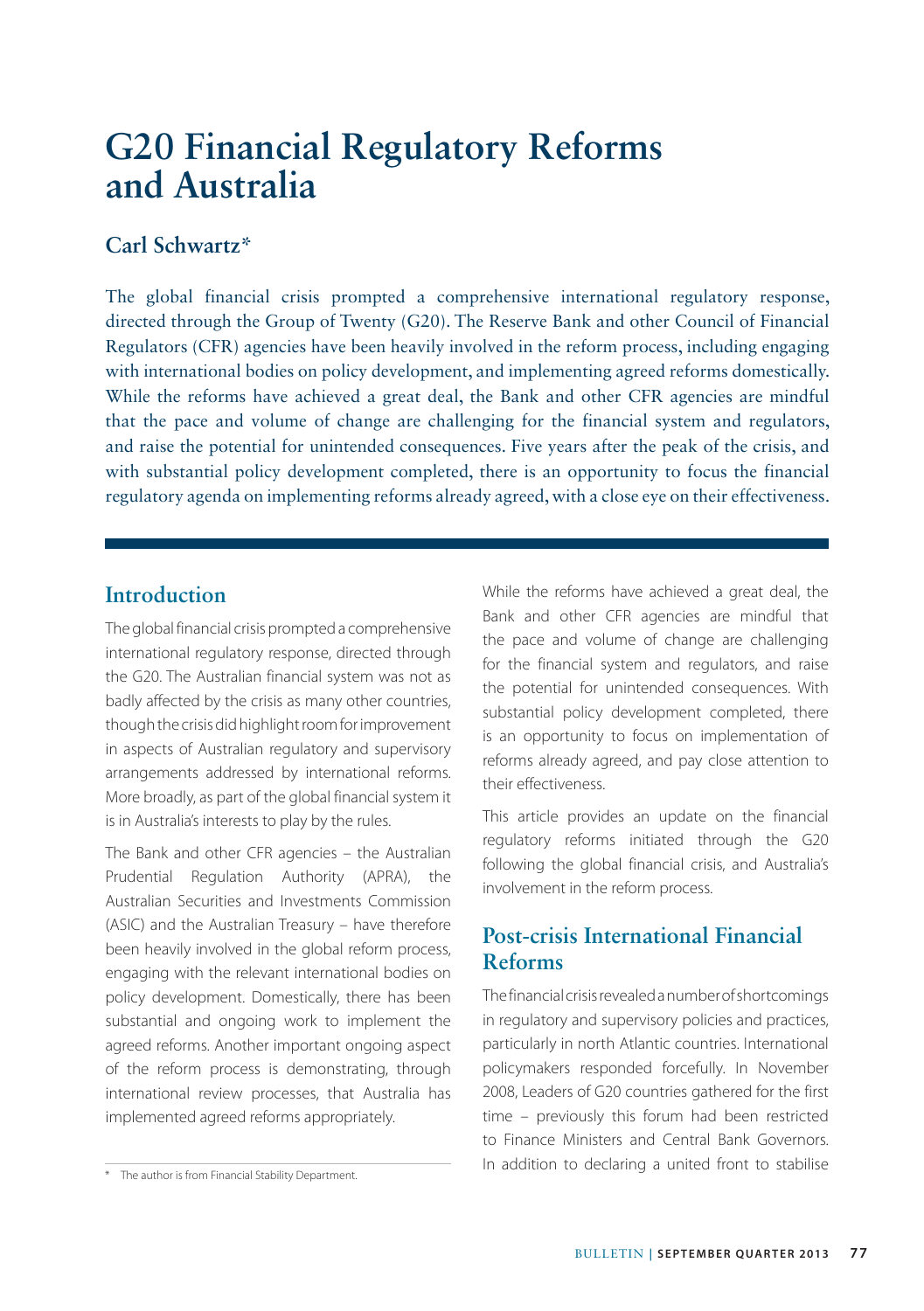the financial system, Leaders set out principles for financial reforms and established an ambitious 47-point action plan. Financial reforms were further developed at subsequent G20 meetings and have remained a significant item on the G20 agenda.

In seeking reforms at the 2008 meeting, the Leaders called on a variety of international bodies such as the Financial Stability Board (FSB) (then the Financial Stability Forum (FSF)), the Basel Committee on Banking Supervision (BCBS) and the International Monetary Fund (IMF) to oversee policy development and implementation. In doing so, the G20 agreed that the FSF would be reconstituted as the FSB with a stronger institutional basis, enhanced capacity and wider membership.

The Leaders agreed on four key areas for reform.

- **•** The first is to address the riskiness of financial institutions by strengthening *prudential regulatory standards*, led by banking reforms known as Basel III. To strengthen banks' ability to withstand losses, minimum capital ratios have been raised, capital has been defined more strictly to refer to genuinely loss-absorbing instruments, countercyclical capital add-ons are being considered, and a simple constraint on overall leverage has been added. To strengthen banks' liquidity management, new requirements have been developed such as the Liquidity Coverage Ratio, whereby banks must hold sufficient liquid assets to withstand a hypothetical 30-day period of funding stress.
- **•** The second is to address the problem of an institution being '*too big to fail*', where the threatened failure of a systemically important financial institution (SIFI) would leave authorities with no option but to bail it out using public funds. The focus to date has been on global systemically important banks (G-SIBs). Currently, 28 institutions have been identified as G-SIBs, for which supervisory intensity has increased and capital surcharges will be set. Cross-border crisis management groups have been established for these institutions, and one of their key tasks

is to enhance recovery and resolution plans for these firms. The overall policy framework for SIFIs also applies more broadly: a principles-based regulatory framework has been developed for domestic systemically important banks (D-SIBs), nine global systemically important insurers have been identified and identification methodologies are being developed for global SIFIs other than banks and insurers.

- **•** The third is to limit the scope for contagion arising from interconnections between counterparties in the *over-the-counter (OTC) derivatives market*. This is to be achieved by encouraging or mandating central clearing of standardised OTC derivatives contracts, introducing higher capital charges and collateralisation where trades are not centrally cleared, and improving transparency by requiring that all contracts be reported to trade repositories and, where appropriate, moving trading onto electronic platforms.
- **•** The fourth is to address risks arising from *shadow banking* – entities and activities outside the regular banking system that are associated with credit intermediation and maturity/liquidity transformation. At the September 2013 Summit, Leaders agreed on implementation of a number of policy proposals regarding shadow banking, including measures to reduce the risks posed by banks' interactions with shadow banking entities, and from securities lending and repurchase agreements.

Regulatory reform work has, however, extended well beyond these areas. Other areas of reform which have been agreed include regulators taking greater account of macroprudential risks across the financial system, taking steps towards more effective supervision, and addressing misaligned incentives across a range of areas such as securitisation, credit rating agencies and bankers' remuneration. The volume of work emanating from the reform process is considerable, with steps in each workstream typically involving the development of policies, implementation and subsequent monitoring and peer review of implementation.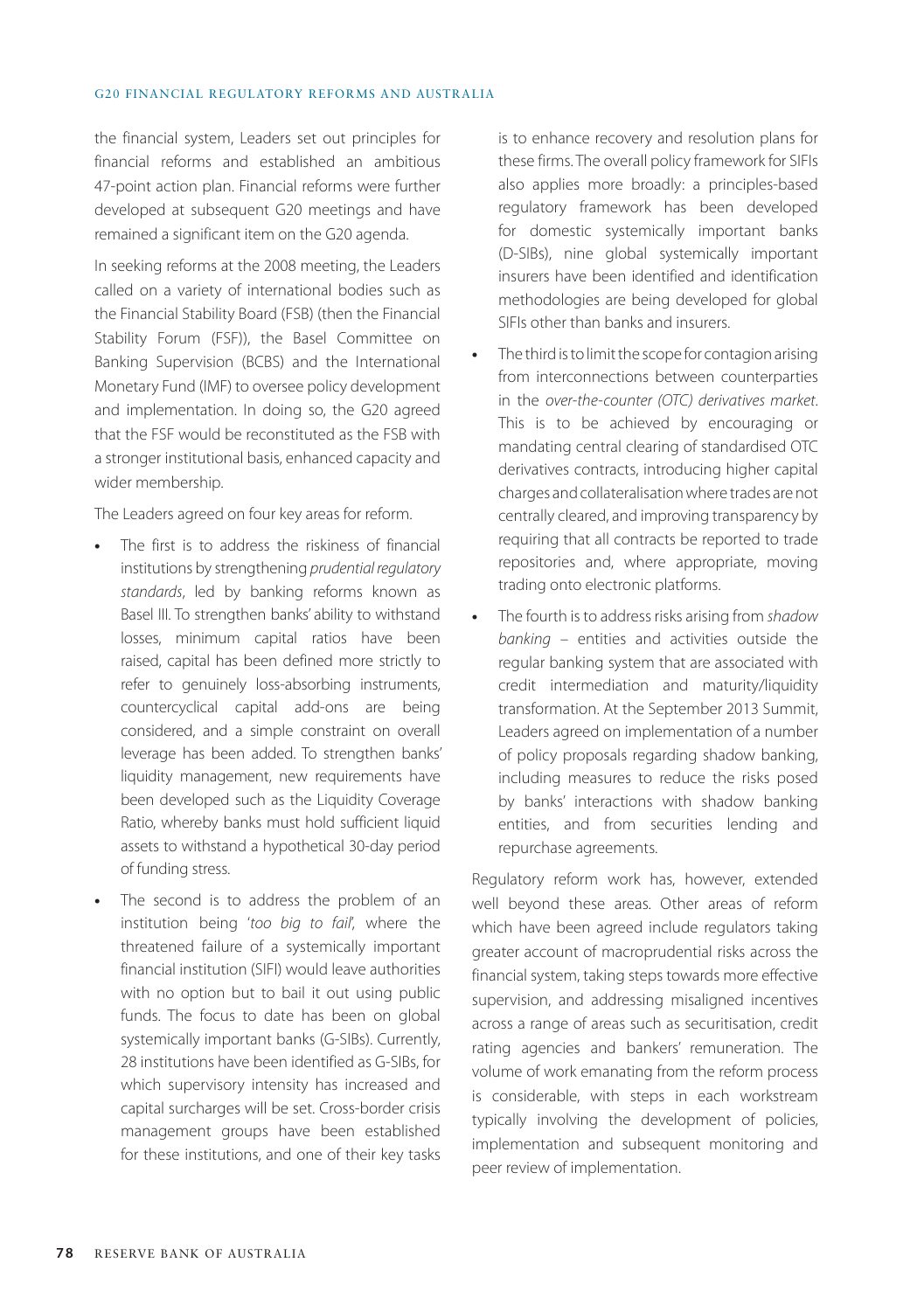Table 1 presents selected information from the FSB report on progress on financial regulatory reform presented at the G20 Leaders' Summit in early September, focusing on the four main areas previously identified; these account for only 20 of the 39 workstreams covered in the full report. Reflecting the considerable work on implementation, and the goal of minimising any disruption in moving to the new regulatory environments, the reforms are often being phased in over a long period. As judged by the FSB, global policy development across the main areas is broadly on track with the planned timetable (green shading), though national implementation is lagging in some areas, particularly for crisis resolution preparation (red shading).

|                                                                                                                                                                          | <b>Global policy</b><br>development       |                       | <b>National</b><br>implementation                                         |                       |
|--------------------------------------------------------------------------------------------------------------------------------------------------------------------------|-------------------------------------------|-----------------------|---------------------------------------------------------------------------|-----------------------|
| Main Areas                                                                                                                                                               | Bodies <sup>(a)</sup>                     | Status <sup>(b)</sup> | <b>Deadline</b>                                                           | Status <sup>(b)</sup> |
| 1. Building Resilient Financial Institutions                                                                                                                             |                                           |                       |                                                                           |                       |
| Development and implementation of the Basel III<br>capital and liquidity framework.                                                                                      | <b>BCBS</b>                               |                       | Various, often<br>phased in by<br>2019                                    |                       |
| Adoption of Basel II and II.5 (enhancing<br>securitisation and trading book exposure)<br>frameworks.                                                                     |                                           |                       | 2011                                                                      |                       |
| Develop guidelines and strengthen supervision of<br>banks' risk management practices.                                                                                    | <b>BCBS</b>                               |                       | Ongoing                                                                   |                       |
| Implement FSB standards on sound compensation<br>practices.                                                                                                              | FSB                                       |                       | Ongoing                                                                   |                       |
| 2. Ending 'Too Big To Fail'                                                                                                                                              |                                           |                       |                                                                           |                       |
| Develop measures for G-SIFIs including a resolution<br>framework, higher loss absorbency and more<br>intensive supervisory oversight.                                    | FSB, BCBS,<br>IAIS, CPSS,<br><b>IOSCO</b> |                       | Various:<br>resolution<br>plans<br>2013/14; loss<br>absorbency<br>2016/19 |                       |
| Extend G-SIFI framework to D-SIBs.                                                                                                                                       | FSB, BCBS                                 |                       | 2016                                                                      |                       |
| Prepare methodologies to identify systemically<br>important non-bank financial entities.                                                                                 | FSB,<br><b>IOSCO</b>                      |                       |                                                                           |                       |
| Develop key attributes of effective resolution<br>regimes. Countries to establish legal framework<br>for crisis intervention and groups for major<br>cross-border firms. | FSB                                       |                       | Ongoing                                                                   |                       |
| Supervisors to have strong mandates,<br>independence, resources and powers to proactively<br>address risks.                                                              | FSB                                       |                       | Ongoing                                                                   |                       |
| Establish supervisory colleges for significant<br>cross-border firms.                                                                                                    |                                           |                       | June 2009                                                                 |                       |
| Regular peer reviews on the effectiveness and<br>consistency of national policy measures for G-SIFIs.                                                                    | FSB                                       |                       | Ongoing                                                                   |                       |

## **Table 1: Selected G20 Recommendations on Financial Regulatory Reform and Progress**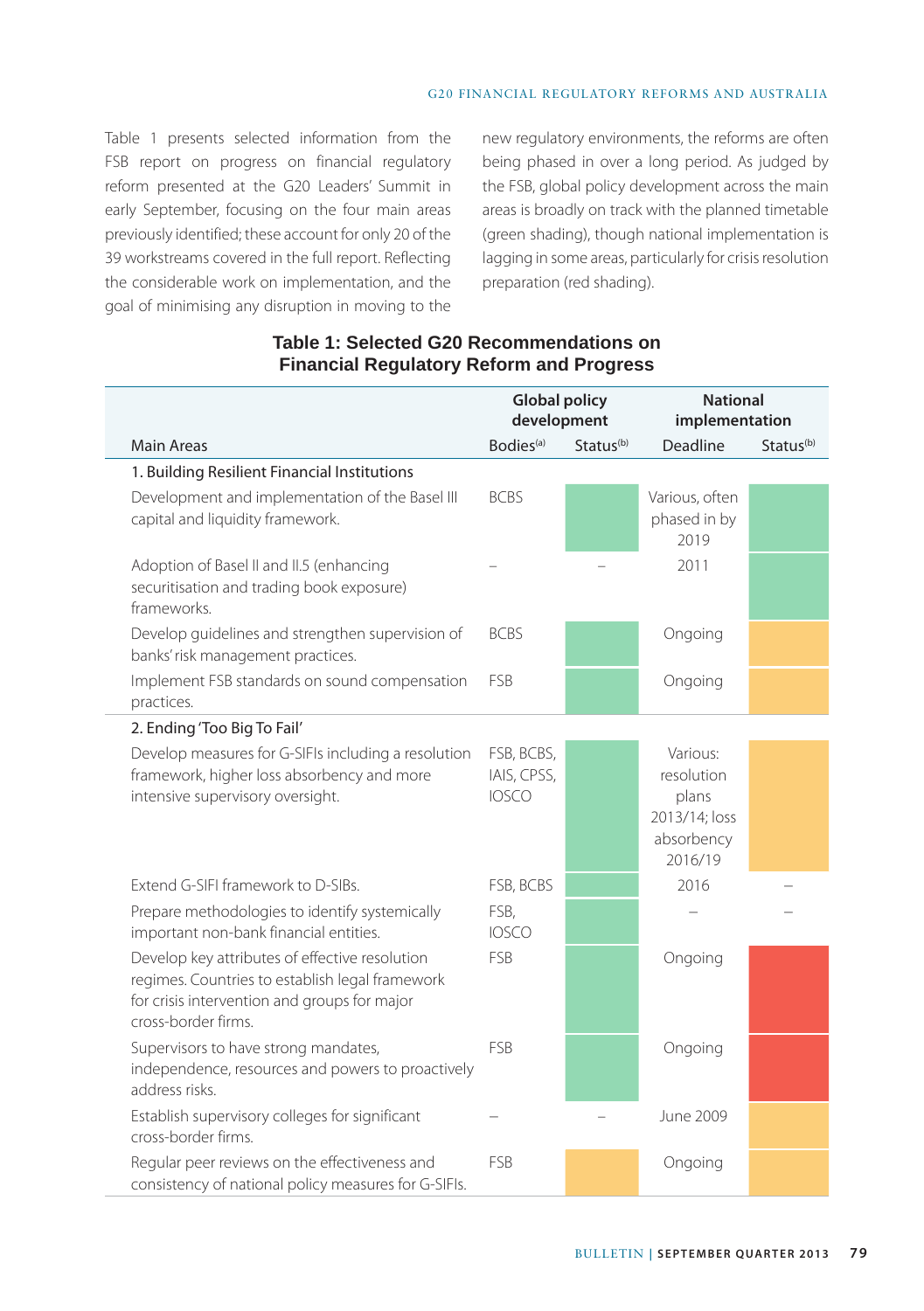### **Table 1: Selected G20 Recommendations on Financial Regulatory Reform and Progress (continued)**

|                                                                                                                                                                                                                                                                                                                              | <b>Global policy</b><br>development        |                       | <b>National</b><br>implementation |                       |
|------------------------------------------------------------------------------------------------------------------------------------------------------------------------------------------------------------------------------------------------------------------------------------------------------------------------------|--------------------------------------------|-----------------------|-----------------------------------|-----------------------|
| <b>Main Areas</b>                                                                                                                                                                                                                                                                                                            | Bodies <sup>(a)</sup>                      | Status <sup>(b)</sup> | Deadline                          | Status <sup>(b)</sup> |
| 3. OTC Derivatives Reforms                                                                                                                                                                                                                                                                                                   |                                            |                       |                                   |                       |
| Standardised OTC derivative contracts to be<br>traded on exchanges or electronic trading<br>platforms, where appropriate, and cleared through<br>central counterparties. All derivatives trades to<br>be reported to trade repositories. Non-centrally<br>cleared contracts to be subject to higher capital<br>requirements. | CPSS,<br>IOSCO,<br><b>BCBS</b>             |                       | End 2012                          |                       |
| Standards to be developed on margining for<br>non-centrally cleared derivatives.                                                                                                                                                                                                                                             | BCBS,<br>IOSCO,<br>relevant<br>authorities |                       |                                   |                       |
| Functioning and role of credit default swaps<br>markets to be assessed.                                                                                                                                                                                                                                                      | <b>IOSCO</b>                               |                       |                                   |                       |
| Regulation, functioning and transparency of<br>commodity derivative markets to be improved.                                                                                                                                                                                                                                  | IOSCO,<br>FSB,<br>relevant<br>authorities  |                       | Ongoing                           |                       |
| 4. Shadow Banking - The Regulatory Perimeter                                                                                                                                                                                                                                                                                 |                                            |                       |                                   |                       |
| Develop and implement recommendations to<br>strengthen oversight of the shadow banking<br>system.                                                                                                                                                                                                                            | FSB, SSBs                                  |                       | Ongoing                           |                       |
| Develop and implement recommendations to<br>strengthen regulation of the shadow banking<br>system.                                                                                                                                                                                                                           | FSB, SSBs                                  |                       | Various                           |                       |
| Require hedge fund registration and ongoing<br>disclosure of appropriate information.                                                                                                                                                                                                                                        | <b>IOSCO</b>                               |                       | Ongoing                           |                       |
| Develop mechanisms for cooperation between<br>relevant authorities to ensure effective hedge fund<br>oversight.                                                                                                                                                                                                              | FSB,<br><b>IOSCO</b>                       |                       | Ongoing                           |                       |
| Securitisation sponsors or originators to retain a<br>part of the risk of the underlying assets.                                                                                                                                                                                                                             | IOSCO,<br>BCBS,<br>Joint<br>Forum          |                       | Ongoing                           |                       |

(a) BCBS – Basel Committee on Banking Supervision, FSB – Financial Stability Board, IAIS – International Association of Insurance Supervisors, CPSS – Committee on Payment and Settlement Systems, IOSCO – International Organization of Securities Commissions, SSBs – standard-setting bodies; Joint Forum – group comprising BCBS, IAIS and IOSCO

(b) Colouring reflects FSB judgements on status of global progress: green denotes complete or on track in a manner consistent with the plan; amber denotes facing some difficulties in meeting its objective and timelines in a significant number of member jurisdictions; and red denotes not making adequate progress across G20 jurisdictions; dashes signify not yet applicable or not relevant

Sources: FSB (2013); RBA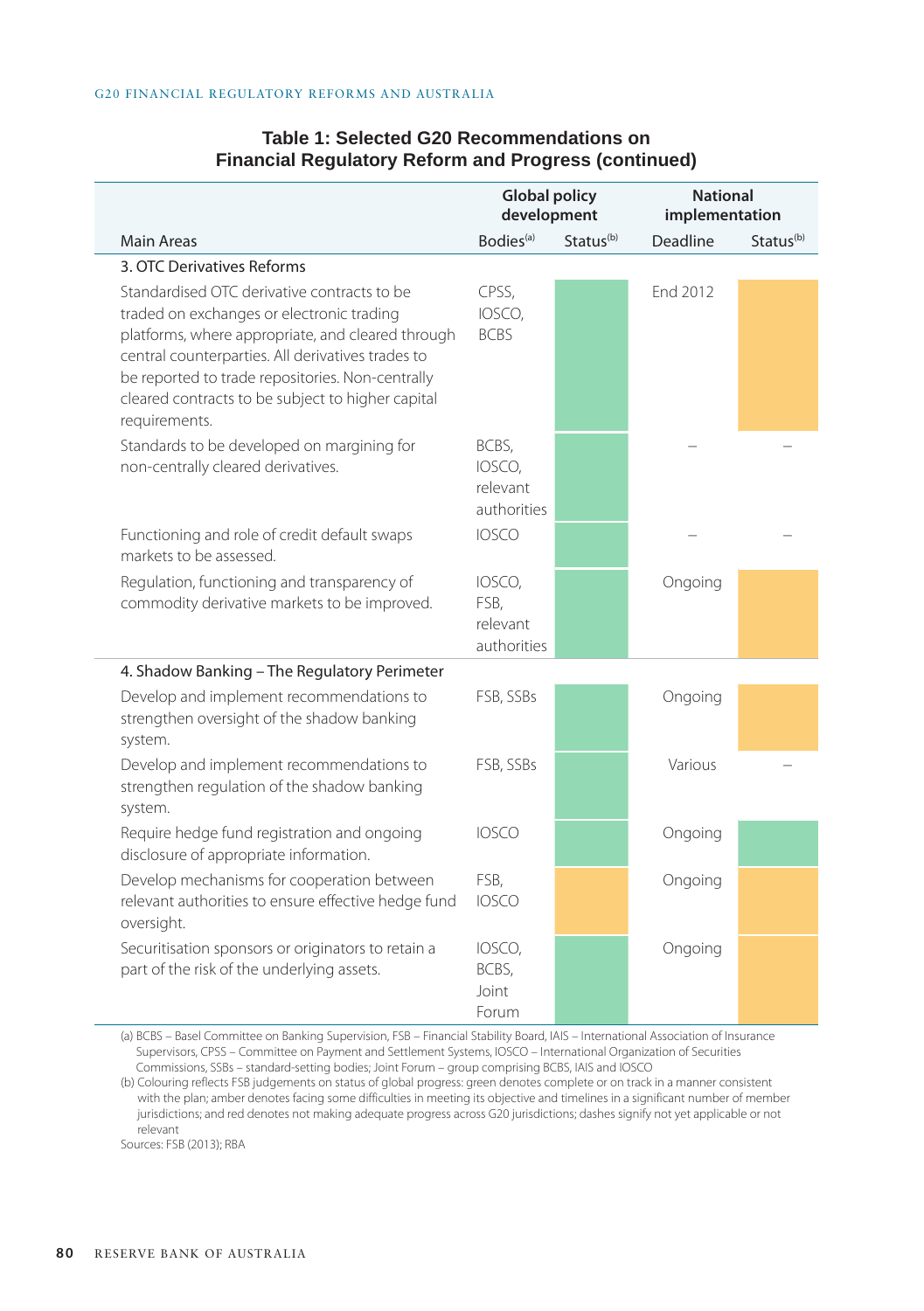The global reform process has been dominated by the north Atlantic countries most affected by the crisis. In effect, these countries are promoting a marked strengthening in their domestic regulatory approaches from the earlier approaches. There has been considerable progress and many useful reforms have been undertaken. However, applying global reforms across a wide range of financial systems and regulatory approaches is not without challenges. Some of the international reforms are addressing problems emanating from more market-based financial systems than those in other countries. Some flexibility to adapt reforms to national circumstances is needed, particularly for countries where financial systems came through the crisis in relatively better shape and regulatory settings proved more appropriate – such as Australia and much of Asia. Another challenge for regulators and financial systems has been keeping up with the rapid pace of policy development and implementation.

# **Australia and the International Financial Reforms**

As part of the global financial system, Australia has a strong incentive to play by the rules. Also, while the Australian financial system and regulatory arrangements fared better than many during the financial crisis, the experience highlighted room for improvement. Accordingly, Australian regulatory agencies have been actively engaged in all aspects of the international reform process: policy development, implementation and peer review. This has required active engagement by the Bank and other CFR agencies in the international arena, including representation on a wide range of international groups (Table 2).

Overall, Australia is generally meeting, or in some cases is ahead of, the international implementation timetable.

**•** On *strengthening prudential regulatory standards*, Australia is relatively well advanced in adopting the Basel III reforms. Of the 27 member

jurisdictions, Australia is one of 11 that have issued final Basel III capital rules that are legally in force. APRA is requiring authorised deposittaking institutions (ADIs) to meet a number of the key capital measures two or three years earlier than the extended timetable required under Basel III and it is not using the discretion available under Basel III to provide concessional treatment for certain items in calculating regulatory capital (e.g. deferred tax assets). APRA, with input from the Bank, has also made good progress on developing the Basel III liquidity standards for Australia. While the Basel Committee has allowed delayed implementation, APRA has adopted the more ambitious original timetable and will implement the Liquidity Coverage Ratio requirement fully on 1 January 2015.

**•** Australian banks are not globally systemic and are therefore not subject to the stricter rules for G-SIBs addressing '*too big to fail*'. However, APRA is working on policies to reflect the Basel Committee's framework for domestic systemically important banks (D-SIBs), with the initial draft expected by early 2014. The framework will involve some additional minimum capital requirements to absorb losses and more intense supervision than is applied to the 'average' ADI – a feature that is already an important part of APRA's supervisory approach. In the area of resolution arrangements, a number of steps have been taken in recent years, including strengthening APRA's crisis management powers in 2008 and 2010, enhanced powers for information sharing for the Reserve Bank, ongoing engagement with New Zealand authorities around crisis management, and moves to refine the Financial Claims Scheme (FCS). This includes the CFR recommendation to government in March 2013 that the FCS should move to a prefunded arrangement. The FSB's peer review of resolution regimes found that Australia's resolution arrangements in respect of ADIs and insurers were generally consistent with international best practice and compared well to many other jurisdictions.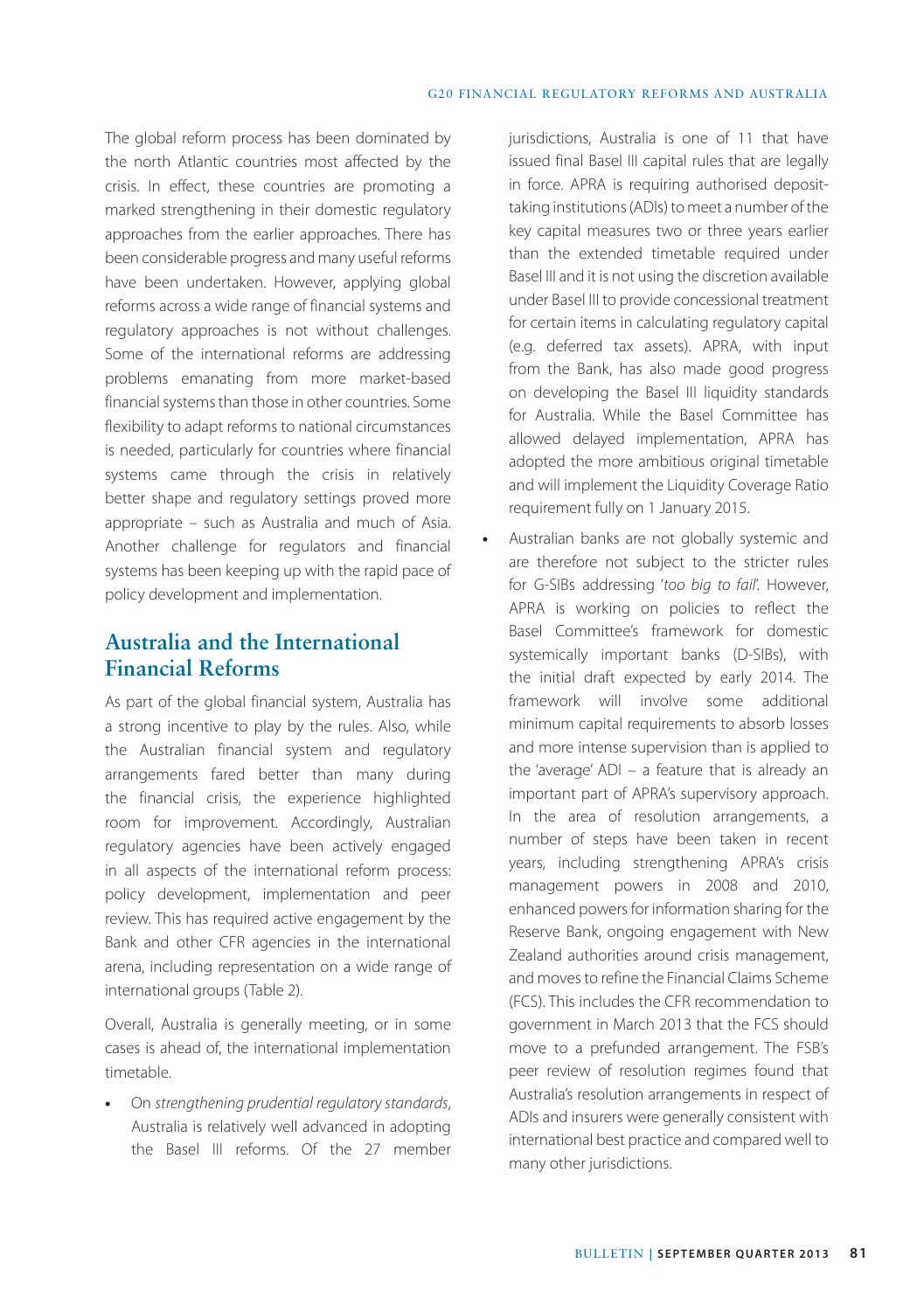| <b>Body</b>                                                  | <b>Reserve Bank</b>                             | <b>Other CFR agencies</b>                                                   |  |  |  |  |
|--------------------------------------------------------------|-------------------------------------------------|-----------------------------------------------------------------------------|--|--|--|--|
| Group of Twenty (G20)                                        |                                                 |                                                                             |  |  |  |  |
| Finance Ministers and Central Bank<br>Governors              | Governor                                        | Treasurer                                                                   |  |  |  |  |
| Other groups                                                 | 5 representatives                               | 5 representatives                                                           |  |  |  |  |
| Financial Stability Board (FSB)                              |                                                 |                                                                             |  |  |  |  |
| Plenary                                                      | Governor                                        | Executive Director (Treasury),<br>Chairman (ASIC) <sup>(b)</sup>            |  |  |  |  |
| <b>Steering Committee</b>                                    | Governor                                        | Executive Director (Treasury),<br>Chairman (ASIC) <sup>(b)</sup>            |  |  |  |  |
| Standing Committee on<br>Assessment of Vulnerabilities       | Governor                                        |                                                                             |  |  |  |  |
| Regional Consultative Group for Asia                         | Governor                                        | Executive Director (Treasury)                                               |  |  |  |  |
| Official Sector Steering Group<br>(on financial benchmarks)  | Assistant Governor                              | Chairman (ASIC)                                                             |  |  |  |  |
| Other groups                                                 | 11 representatives                              | 13 representatives                                                          |  |  |  |  |
|                                                              | <b>Bank for International Settlements (BIS)</b> |                                                                             |  |  |  |  |
| Governors Meeting                                            | Governor, Deputy Governor                       |                                                                             |  |  |  |  |
| Asian Consultative Council                                   | Governor, Deputy Governor                       |                                                                             |  |  |  |  |
| Basel Committee on Banking<br>Supervision                    | Assistant Governor                              | Chairman (APRA)                                                             |  |  |  |  |
| Group of Governors and Heads of<br>Supervision               | Governor                                        | Chairman (APRA)                                                             |  |  |  |  |
| Committee on Payment and<br>Settlement Systems               | Department Head                                 |                                                                             |  |  |  |  |
| Other groups                                                 | 14 representatives                              | 15 representatives                                                          |  |  |  |  |
| International Association of Insurance Supervisors (IAIS)    |                                                 |                                                                             |  |  |  |  |
| Working groups                                               |                                                 | 3 representatives                                                           |  |  |  |  |
| International Organization of Securities Commissions (IOSCO) |                                                 |                                                                             |  |  |  |  |
| Board                                                        |                                                 | Chair: Chairman (ASIC)                                                      |  |  |  |  |
| Asia-Pacific Regional Committee                              |                                                 | Chairman (ASIC)                                                             |  |  |  |  |
| Task Force on Unregulated Financial<br>Markets and Products  |                                                 | Chair: Chairman (ASIC), Senior<br>Advisor (ASIC)/Senior Executive<br>(ASIC) |  |  |  |  |
| Task Force on Financial Market<br>Benchmarks                 |                                                 | Chairman (ASIC), Senior<br>Executive (ASIC)                                 |  |  |  |  |
| Other groups                                                 |                                                 | 11 representatives                                                          |  |  |  |  |

### **Table 2: Australian Representation on Selected International Groups(a)**

(a) Groups are generally separately named where a CFR agency head is a member, plus the CPSS given its importance to payment system reforms; other bodies not separately mentioned include the IMF, the OECD and several regional groupings (b) The Chairman of ASIC is represented on these committees as Chairman of IOSCO

Source: RBA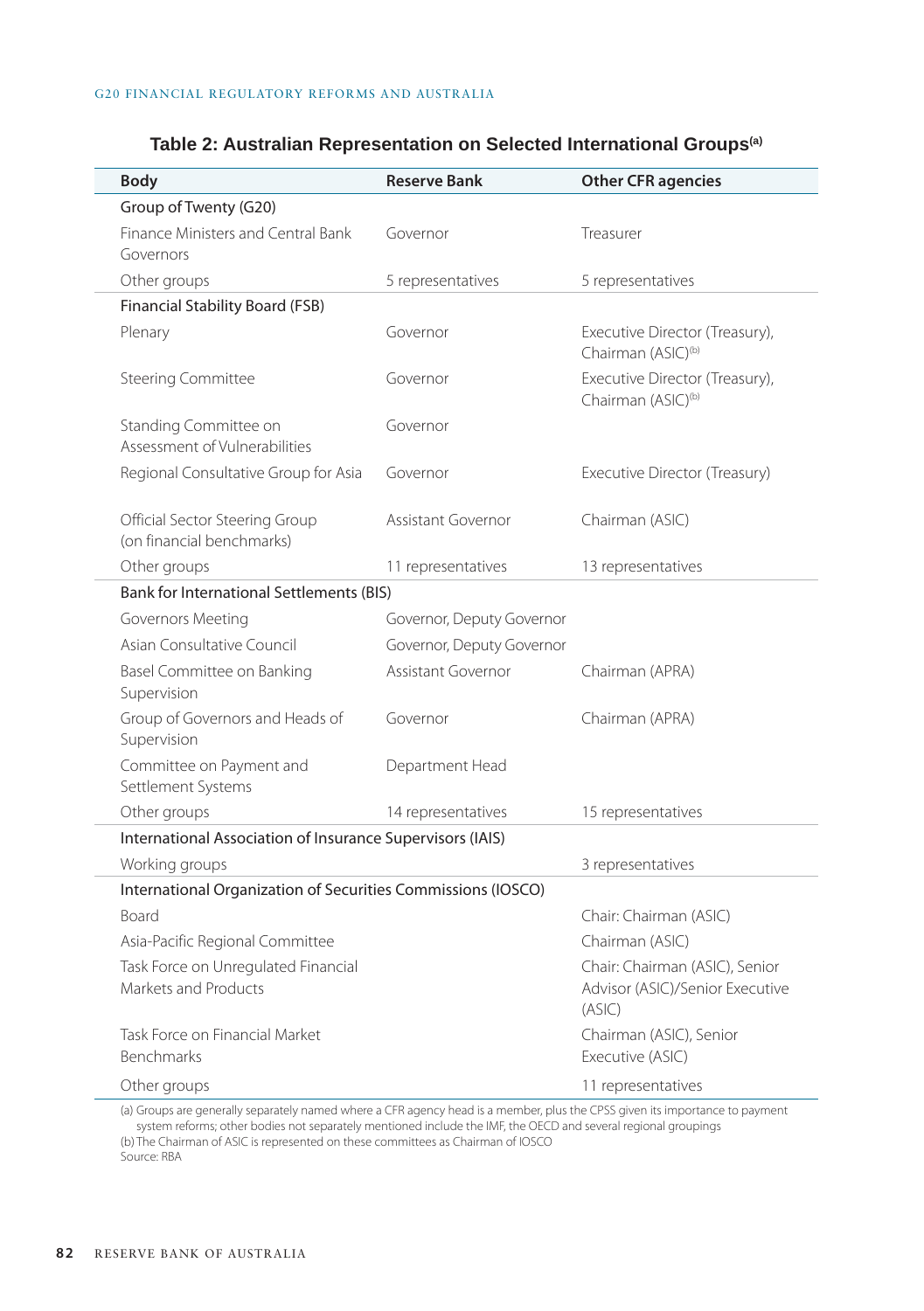- **•** For *OTC derivatives markets*, in line with the G20 Leaders' commitments, amendments to the *Corporations Act 2001* were passed in Australia in December 2012 that give the government the power to impose mandatory central clearing, trade reporting or platform-based execution requirements. The legislative framework established in Australia is designed to be flexible, given the cross-border reach of some other jurisdictions' legislation in this area and uncertainties around the broader effects of regulation of these markets on market functioning. In particular, the Australian framework establishes a mechanism for the government to impose such requirements on the advice of the Bank, ASIC and APRA, rather than imposing them directly via legislation. To inform their advice, the regulators produce periodic assessment reports, which in October 2012 recommended the introduction of a broad-based mandatory trade reporting obligation for OTC derivatives, and in July 2013 recommended a central clearing mandate for US dollar-, euro-, British pound- and yen-denominated interest rate derivatives. In respect of Australian dollar-denominated interest rate derivatives, which the regulators consider to be the most systemically important derivatives product class in Australia, a decision on mandatory clearing has been deferred until the next report in early 2014.
- **•** Australia has also adopted international reforms designed to improve the operational and financial robustness of financial market infrastructures (FMIs), such as central counterparties, given that OTC derivatives reforms will increase market participants' dependence on them. The Bank has revised its own Financial Stability Standards for central counterparties and securities settlement facilities to align them with the new international principles, and recently published its first assessments of the ASX clearing and settlement facilities against the new standards (RBA 2013). The Bank will assess Australia's high-value payments system, the Reserve Bank Information and Transfer System (RITS),

against the principles on an annual basis. ASIC has similarly reflected the requirements of the principles within its regime, where relevant. The CFR is also working to improve Australia's capacity to resolve distressed FMIs, which (as in many other jurisdictions) remains a gap in the resolution framework here.

**•** There has been relatively less domestic focus on implementation of *shadow banking* reform given that the bulk of global proposals have only recently been finalised. During the policy development phase, Australia has argued that regulators need sufficient flexibility to respond proportionately to risks, reflecting the fact that in Australia the shadow banking sector has a relatively small share of financing activity and the possibility that heavy regulation may impose costs in excess of potential benefits. In Australia, the CFR reviews potential risks arising from the shadow banking sector on an annual basis, ASIC has increased the scrutiny on hedge funds and APRA and ASIC have moved to strengthen regulation of finance companies that issue debentures to retail investors. Also, APRA will soon release further guidelines on securitisation.

In working on these and other areas of reform, Australia's motivation has been to ensure good policy outcomes, that flexibility in rules and implementation is retained where appropriate and that global rules remain sensible for Australia. At times, the Bank and other CFR agencies have sought to modify international proposals that were not well suited to the Australian financial system. For example:

**•** On Basel III liquidity, Australian banks would not be able to meet the proposed Liquidity Coverage Ratio requirement purely by holding existing liquid assets because government debt is relatively scarce in Australia compared with other jurisdictions. In response, the Bank and APRA successfully argued for a menu of alternative approaches to these requirements, and developed and gained global acceptance for the Committed Liquidity Facility through which the requirement can be met in Australia.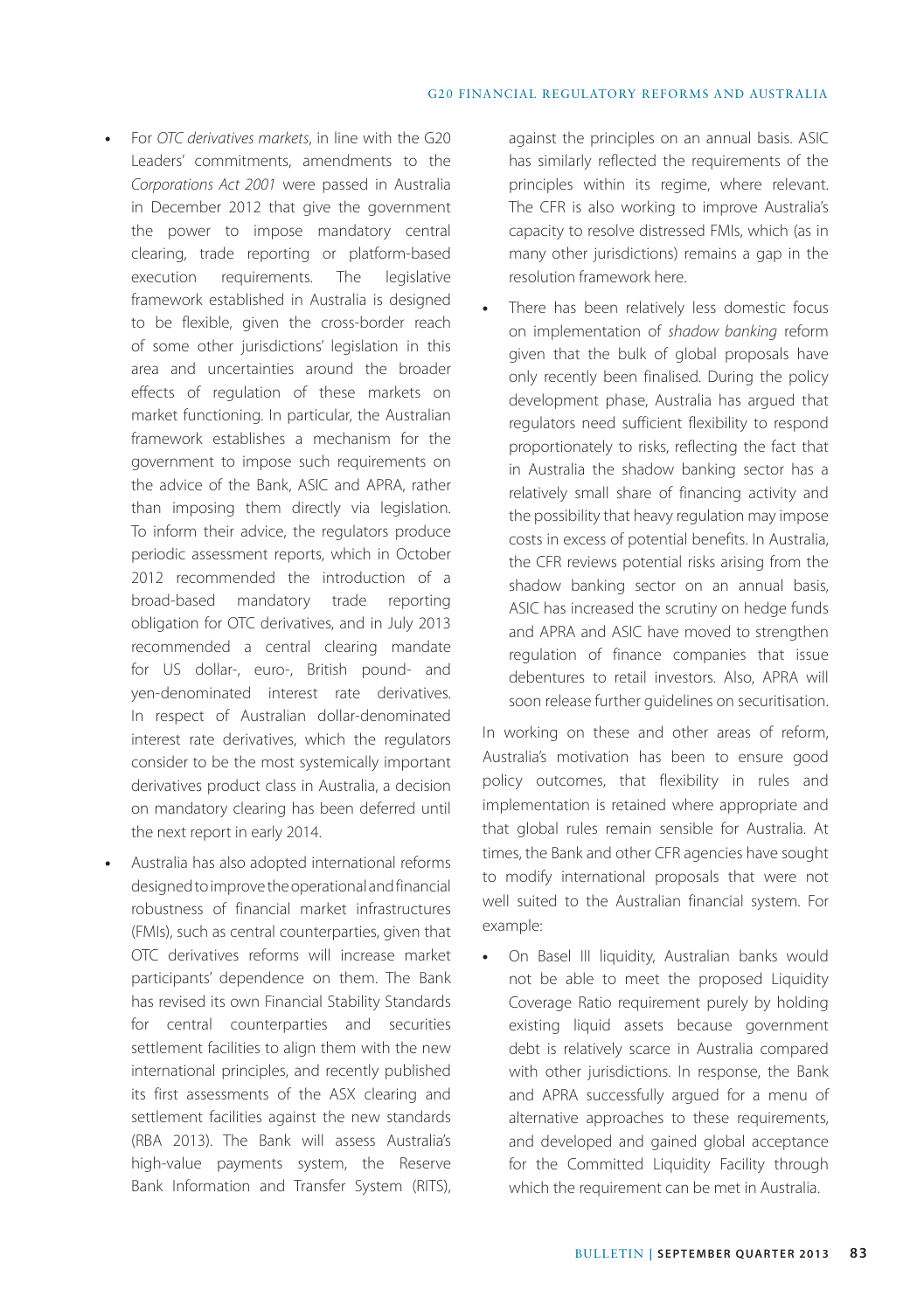**•** A key issue in implementing the OTC derivatives reforms in smaller jurisdictions has been ensuring access to appropriate clearing arrangements. Regulators from some countries, including Canada and Australia, did not want to constrain market participants' choices by insisting that OTC derivatives be cleared locally, recognising that some market participants would rather clear via an overseas-based central counterparty (CCP). The FSB developed 'four safeguards' for access to, and oversight of, overseas-based CCPs to accommodate this. They are: a framework for international cooperative oversight; fair and open access criteria that promote competition; appropriate liquidity arrangements in all relevant currencies; and procedures for effective resolution.

# **The Way Forward for International Regulatory Reform**

A familiar refrain regarding financial regulatory reform is that 'good progress has been made but much remains to be done'. As previously noted, even just across the four main areas of reform there remain a number of aspects of policy to finalise. Further rounds of policy implementation and peer review will follow. This will add to existing work that already extends well into the future. Even within major reforms like the Basel III framework, the timetable for full implementation of key capital and liquidity requirements stretches out at least to 2019.

Moreover, new workstreams and policy proposals keep arising. For example, following the flaws exposed by abuses of the London Interbank Offered Rate (LIBOR) and other financial benchmarks, a high-level working group on reform of financial benchmarks was established on which both the Bank and ASIC are represented. Following an international review, work has recently been initiated to improve the comparability across banks of the risk weights used under the Basel capital framework, and consider whether the framework achieves the right balance between simplicity, risk sensitivity and comparability across banks. Work has also recently

been commissioned to consider the global financial stability implications of national structural banking reform measures taken in part to address the 'too big to fail' issue – such as the Volcker Rule in the United States.

The pace and volume of change is placing large demands on regulators and financial institutions, and runs some risk of absorbing resources that could be used for more useful risk management purposes. There is also potential for the vast number of reforms to cut across each other and have unintended effects. One example of the tensions in financial regulation are reform efforts to reduce counterparty risk by increasing collateralisation of banks' exposures, including through CCPs. However, a recent Bank for International Settlements report suggests that the side-effects of doing so could run counter to achieving other high-level objectives, including reducing interconnectedness, reducing procyclicality and reducing uncertainty, given the way that financial institutions are likely to respond to managing collateral.<sup>1</sup>

The G20 in 2014 could focus on implementation of agreed reforms, with refinement where necessary if they are ineffective or there are unintended consequences.2 This approach should streamline the financial regulation agenda, which in the post-crisis period has grown dramatically.<sup>3</sup>  $\mathbf{\bar{x}}$ 

<sup>1</sup> This example was highlighted recently in a speech by Lowe (2013).

<sup>2</sup> The focus on implementation was suggested in a speech by Stevens (2013).

<sup>3</sup> For a range of views on the G20 and financial regulation agenda, see Lowy Institute (2013).